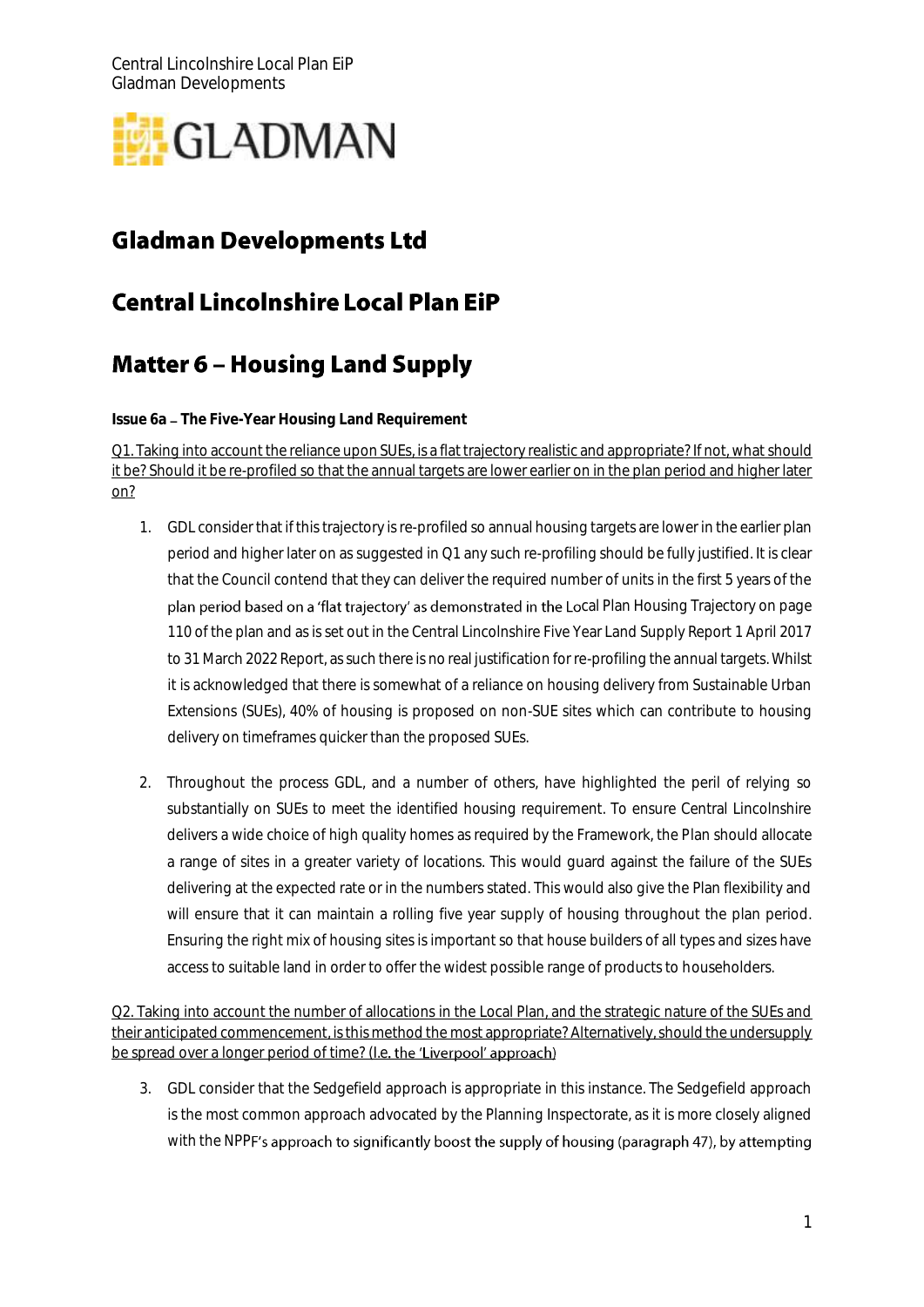to deal with any historic shortfall within the first five years. This approach is also directly endorsed within paragraph 3-035-20140306 of the PPG, which states:

*l planning authorities should aim to deal with any undersupply within the first 5 years of the plan period where possible. Where this cannot be met in the first 5 years, local planning*  authorities will need to work with neighbouring authorities under the 'Duty to Cooperate'.

- 4. The Liverpool (or residual) approach, where shortfall is made up over the full length of the plan period has also been supported in some instances; but only where there is evidence that past delivery has been restricted by housing moratoria or other constraints, and this is also referred to in paragraph 3- 035-20140306 of the PPG. GDL would highlight that this approach does not appear to be consistent with the NPPF. Whilst neither method is mentioned it is clear that the emphasis is on meeting the housing need in full on an annual basis and as a minimum. It seems at odds with that approach to spread past housing delivery failure over a longer period into the future when it should already have been delivered. It is noteworthy that neither of the previous Oct 15 or May 16 HLS assessments produced by the Council's (in full knowledge of the emerging housing requirement) have suggested any alternative method of calculation than the use of the Sedgefield method.
- 5. GDL would be would be strongly opposed to a re-profiling of the flat trajectory as suggested in Q1 combined with a Liverpool approach to shortfalls since the start of the plan period as suggested in Q2. This would represent a "double constraint" to meeting the housing needs. It must be borne in mind that any further delay to meeting the unmet housing needs is failing those households who needed both market and affordable homes since the start of the plan period. It is important to remember that this is not just a theoretical mathematical exercise there are households who need homes now so it is unreasonable to expect them to wait until later in the plan period before their housing needs are addressed.

Q4. Is this approach justified and is it the most appropriate methodology to adopt in this scenario? Shouldn't the buffer be applied to the annual requirement after undersupply since the start of the Plan period has been added?

- 6. GDL agree that there has been persistent under delivery by the Central Lincolnshire Council's and as such a 20% buffer should apply, but moreover there is an urgent need for a significant step change in housing delivery to address housing needs. The approach advocated by the Council is inappropriate, the buffer should be applied to the annual requirement after the undersupply since the start of the Plan period has been added. It is our understanding that the usual approach, as suggested by the question posed, is that the buffer should be applied to the annual requirement after the undersupply since the start of the Plan period has been added.
- 7. Indeed, this issue has been considered in a number of recent Local Plan Examinations. For example, Inspector Emerson who examined the West Oxfordshire Local Plan<sup>1</sup> drew the following conclusion on this specific issue in December 2015:

<sup>-</sup><sup>1</sup> West Oxfordshire Local Plan Examination Document IN016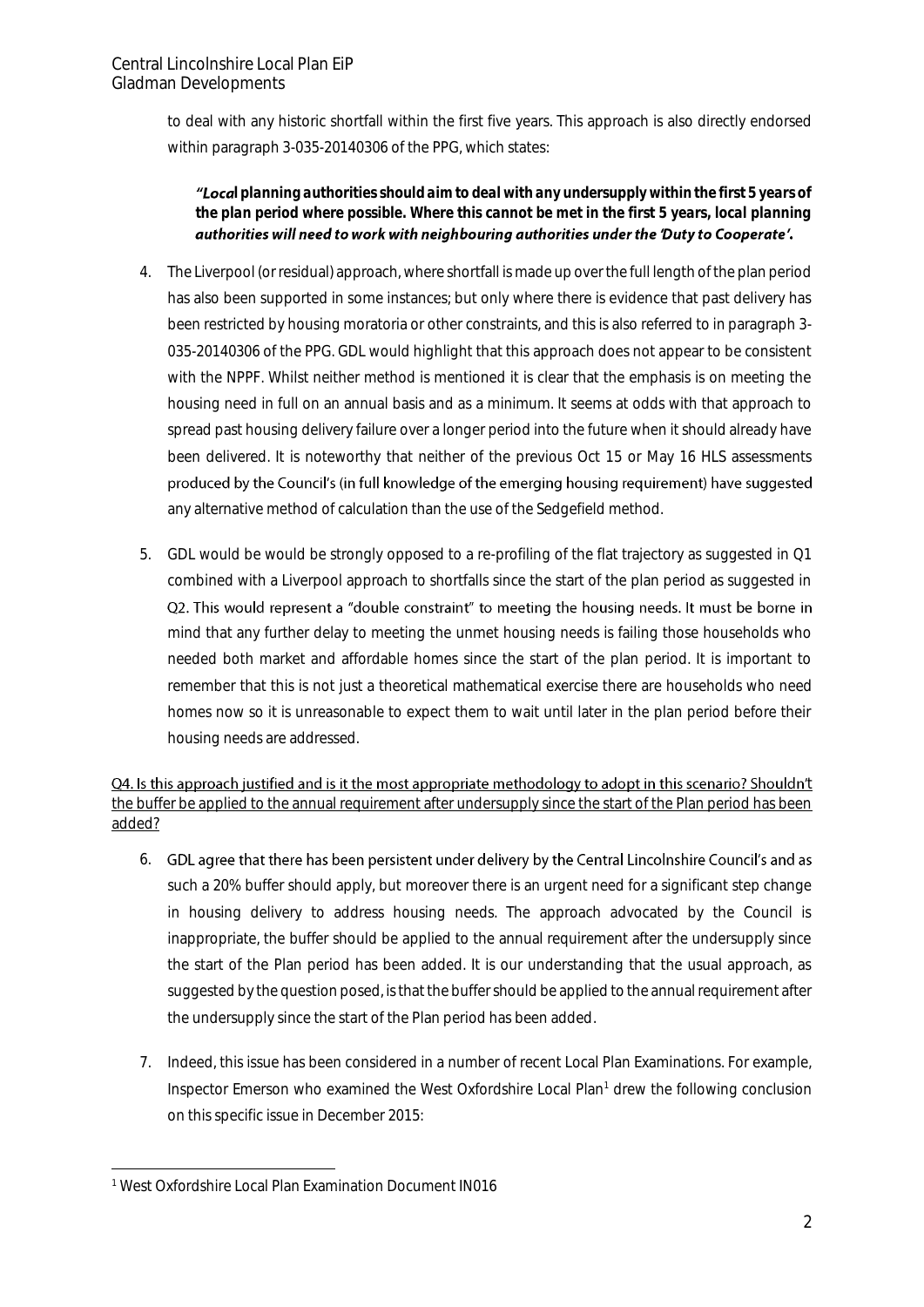"In passing, I would comment that the Council's calculation (HOU5, Table 1) appears to apply the *5% buffer only to the normal annualised requirement and not to the shortfall. It should apply to both since the buffer is intended to boost supply to give greater confidence that the overall*  housing requirement will be delivered" (Paragraph 2.15 refers).

8. This was also the approach taken by the Inspector Foster on 10 August 2015 in the context of the Amber Valley Local Plan Part 1 Core Strategy Examination. This letter acknowledges that the Secretary of State may have taken a different approach on the application of the buffer in relation to an appeal at Gresty Lane in Crewe<sup>2</sup>, but that decision was *model set out at 2199085 [Pulley Lane, Droitwich<sup>3</sup> ] is therefore the one which should be followed* Councils have provided no real justification for adopting the approach advocated.

Q5. What would the five-year housing land requirement be, for both the 'Sedgefield' and 'Liverpool' methodologies, if the 20% buffer was applied to the average annual requirement and accounted for any undersupply? What would be the five year supply if a 5% buffer was applied?

- 9. It is for the Council to undertake this assessment, however, the following observations are made. GDL have calculated that if the methodology for calculating land supply is as set out in Q5, the requirement in the first five years would be approximately 12,150 dwellings i.e. 2,430 dpa. The Council would clearly be unable to demonstrate a 5 year land supply and as such, the Local Plan cannot be sound as it would be neither effective nor consistent with national policy, moreover under para 49 of the NPPF the Plan would be instantly out of date on adoption. The Council have failed to allocate the right amount/type of site to meet the housing requirement and maintain a continual 5 year supply throughout the plan period.
- 10. GDL would also highlight that the Central Lincolnshire Five Year Land Supply Report 1 April 2017 to 31 March 2022 is utilising the wrong base date which may affect the ability of the Inspector to reach a proper conclusion on whether the Councils are able to demonstrate a supply at the point of adoption. The document has a September 2016 base date, yet calculates a five year HLS for the period 1<sup>st</sup> April 2017 to 31<sup>st</sup> March 2022. As Inspectors have recently made clear, this is inappropriate. The consequence is also falsely flattering; this excludes what should be Year 1 of the assessment (2016/17), a period within which delivery is most certain and is again going to be below the rolling 5 year requirement, and replaces it with effectively year 6 (2021/2022) a year where predictions must be more uncertain, yet the Council claim delivery will be substantially more than the requirement, as they do for years 2018/2019 onwards. The Council should reconsider their 5 year land supply position from the base date of 1st April 2016 for the period 2016/2017 to 2020/2021 to provide a more accurate reflection of whether the Council can demonstrate a supply for the first 5 years.

**Issue 6b Housing Land Supply General Questions**

Q6. For development management purposes will the five-year housing land supply position be based on a Central Lincolnshire figure, or per local authority area? To be effective does this need to be clearly set out in

<sup>-</sup><sup>2</sup>APP/R0660/A/13/2209335, Gresty Lane, Crewe, Cheshire East 19 January 2015

<sup>3</sup>APP/H1840/A/13/2199085 & APP/H1840/A/13/2199426, Pulley Lane, Droitwich, Wychavon, 2 July 2014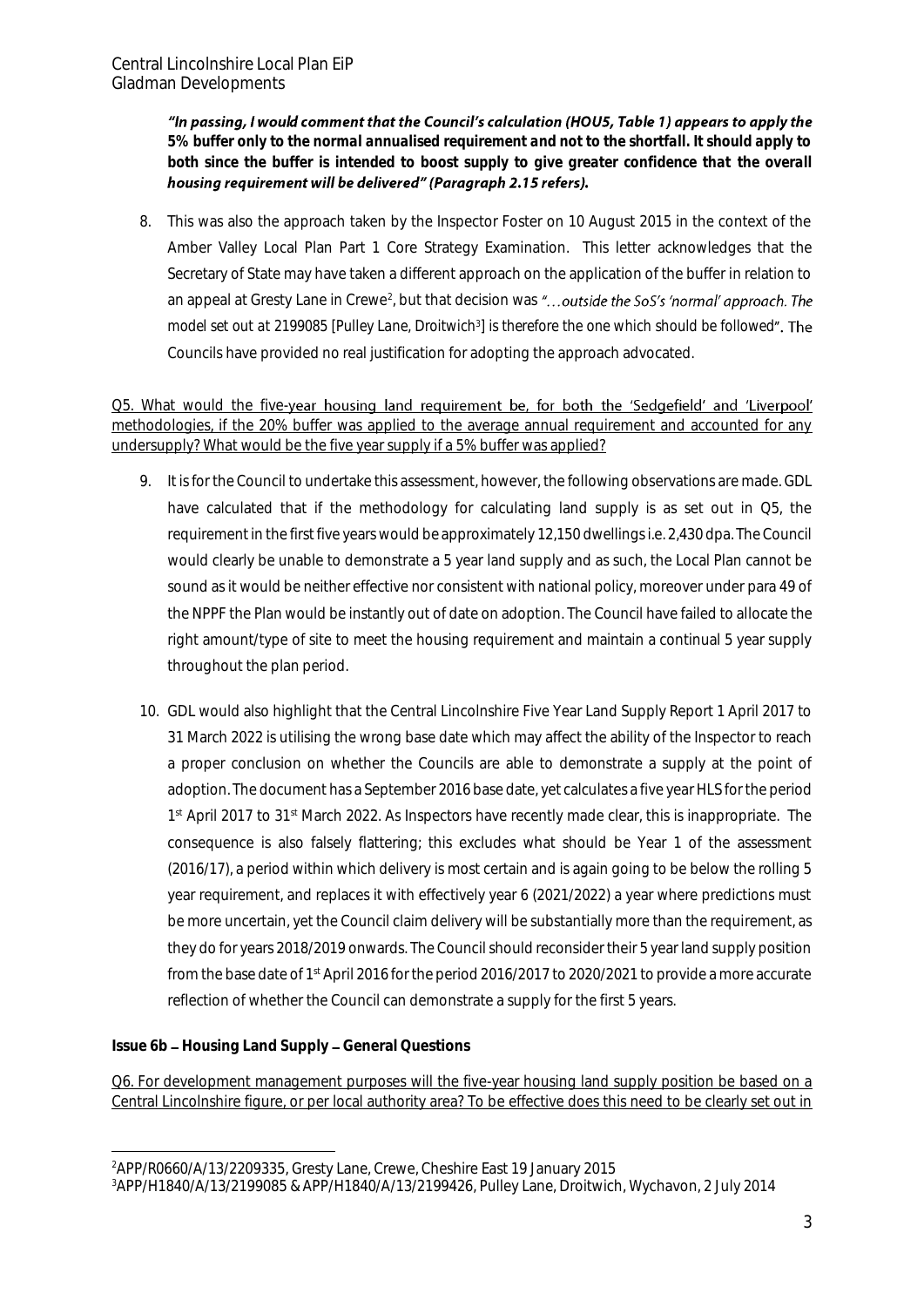the Local Plan, along with direction on what should happen if one particular area has an undersupply, but others do not?

11. The Council's latest 5 year housing land supply assessment (doc ref. E007D), and indeed all evidence submitted in support of the plan, addresses supply across Central Lincolnshire and does not provide a breakdown of the requirement for each Local Authority Area. The NPPG specifies that "where there *is a joint plan, housing requirements and the need to identify a 5 years supply of sites can apply*  across the joint plan area. The approach being taken should be set out clearly in the plan" (ID: 2a*o10-20140306)***.** The Councils will need to remedy this deficiency and it is critical that the Plan sets out explicitly the method of calculation and the remedy if the plan is failing to deliver.

## Q8. to Q12.

- 12. GDL consider that this is not clearly set out, there is a lack of justification for the lead in times and delivery rates, particularly on the large SUEs. The delivery rates appear incredibly generic and are not based on up to date evidence. GDL have prepared below what is considered to be a more realistic assessment of the length of time between application submission and completions for large applications:
	- Preparation of an outline application 3-6 months
	- Resolution to grant planning permission 6-9 months
	- S.106 process 6-9 months
	- Site sale, equalisation agreements etc. 3-6 months (where required)
	- Preparation of reserved matters and consultation 3-6 months
	- Discharge of pre pre-commencement (design brief, masterplan etc.) 3-9 month
	- Determination of reserved matters 3-6 months
	- Discharge of pre-commencement conditions 3-6 months
	- Site set up and initial infrastructure 3-9 month
	- Lead in first house completion 3 months
	- $\bullet$  Total = 3-6 years
- 13. Delivery timescales are likely to increase above that identified above in relation to large SUEs. As such, it is considered that many of the larger sites would appear to have unrealistic delivery rates. It appears that some of the sites identified in Appendix 1 to the updated Five Year Housing Land Supply Report are listed as not currently having planning permission but have units been delivered in Years 2016/17 and 2017/18, this is unrealistic and cannot be relied upon. The Council have no robust evidence for the claims made in the trajectory and therefore these claimed delivery rates cannot be relied upon for sites without planning permission, particularly those large sites where no planning application has been submitted.
- 14. Gainsborough Northern Neighbourhood is an emerging allocation in West Lindsey District for a total of 750 homes. The site is scheduled to deliver 30 units in 2017/2018 and then 40 units for the remaining 3 years of the monitoring period, a total of 150 dwellings from 1st April 2016 to the 31st March 2021. No planning application appears to have been submitted for the site. As such, the Appellant can see no evidence to demonstrate that the site will deliver any units in the 5 year period, and the Council have failed to take account of the time it takes from an application been submitted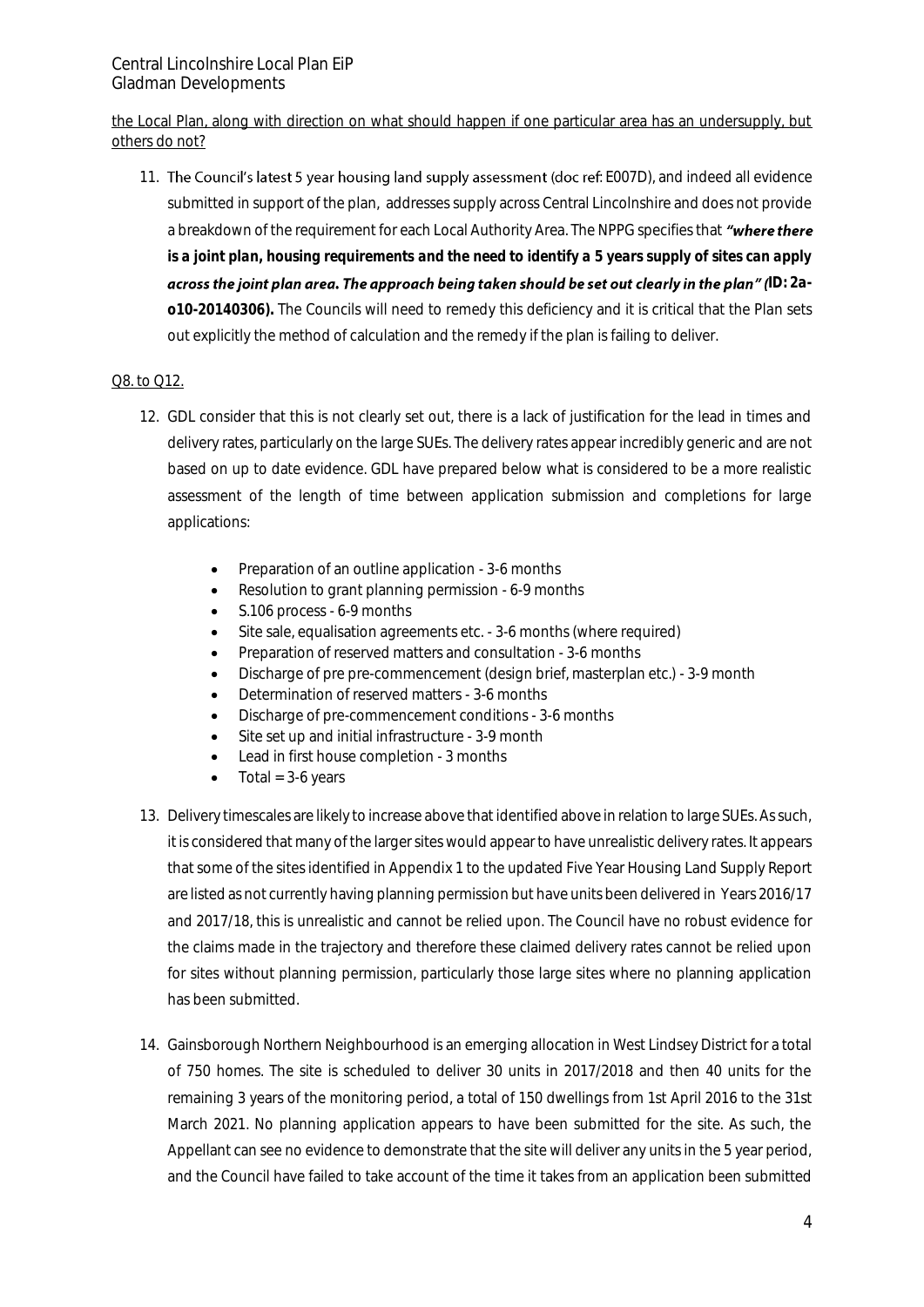to completions on site. The same observation would apply to the vast array of sites included in the Councils 5 year land supply paper which have no planning permission nor indeed any application even submitted. It is considered, of the sites identified by the Inspector in Q13 to Q37, the vast majority are overly ambitious in terms of delivery and lead in times or clearly lack any certainty or robust evidence to demonstrate the levels suggested by the Council.

15. As per question 11, it is also noted that the Councils latest evidence does not appear to distinguish between outline and full planning consents or the number of conditions on an approval notice in particular any pre-commencement conditions. There also appears to be no consideration of significant infrastructure requirements on many of the larger sites. These distinctions are essential in determining when a planning consent becomes implementable which is of great importance in determining an appropriate lead in time and delivery rates.

### **Issue 6d - Five Year Housing Land Supply Conclusion**

Q38. Having regard to the answers provided to the questions above, is the trajectory on page 109 of the Local Plan justified and will there likely to be a five-year supply of deliverable housing sites on adoption of the plan?

- 16. GDL consider that the trajectory is not justified and the Council's will be unable to demonstrate a 5 year land supply at adoption of the plan, the plan is unsound on that basis. The number of homes short will be even more pronounced if the Sedgefield approach is preferred, which as set out in our response to Q2 is the correct methodology in this case, and if the buffer is applied to the annual requirement after the undersupply since the start of the Plan period has been correctly added, as set in out in the response to Q4.
- 17. The trajectory on page 109-110 of the Local Plan is unjustified. The trajectory demonstrates the unrealistic assumptions about the delivery of allocations that have not yet got planning permission and the majority do not even have a planning application submitted. The reliance on allocations in the year 2018/2019and 2019/2020 i.e. 2 years' time from the adoption of the local plan to ensure the Councils can demonstrate a supply is manifestly unrealistic. To anticipate this level of completions from allocations without demonstrable evidence that they will deliver, in the absence of planning applications been submitted yet alone approved is not robust and highlights the likelihood that there will not be a five-year supply of deliverable housing sites on adoption of the plan.

### Q39. Is there likely to be a sufficient supply of housing land throughout the lifetime of the plan?

18. GDL do not consider that there will be and it will for the Council to demonstrate that there will be. The number of homes identified to be provided across the plan period is 36,960, as set out on page 109 of the plan, the plan is seeking to allocate 29,832 sites, with the total number of homes, and if all are delivered 38,610 homes will be built. GDL do not consider that a number of sites will deliver the number of units suggested (and there is no clear evidence base that they will) and there is not enough flexibility should a large site not deliver as anticipated. If it is identified that there will not be sufficient supply of housing land throughout the lifetime of the plan, then it is recommended that as large a